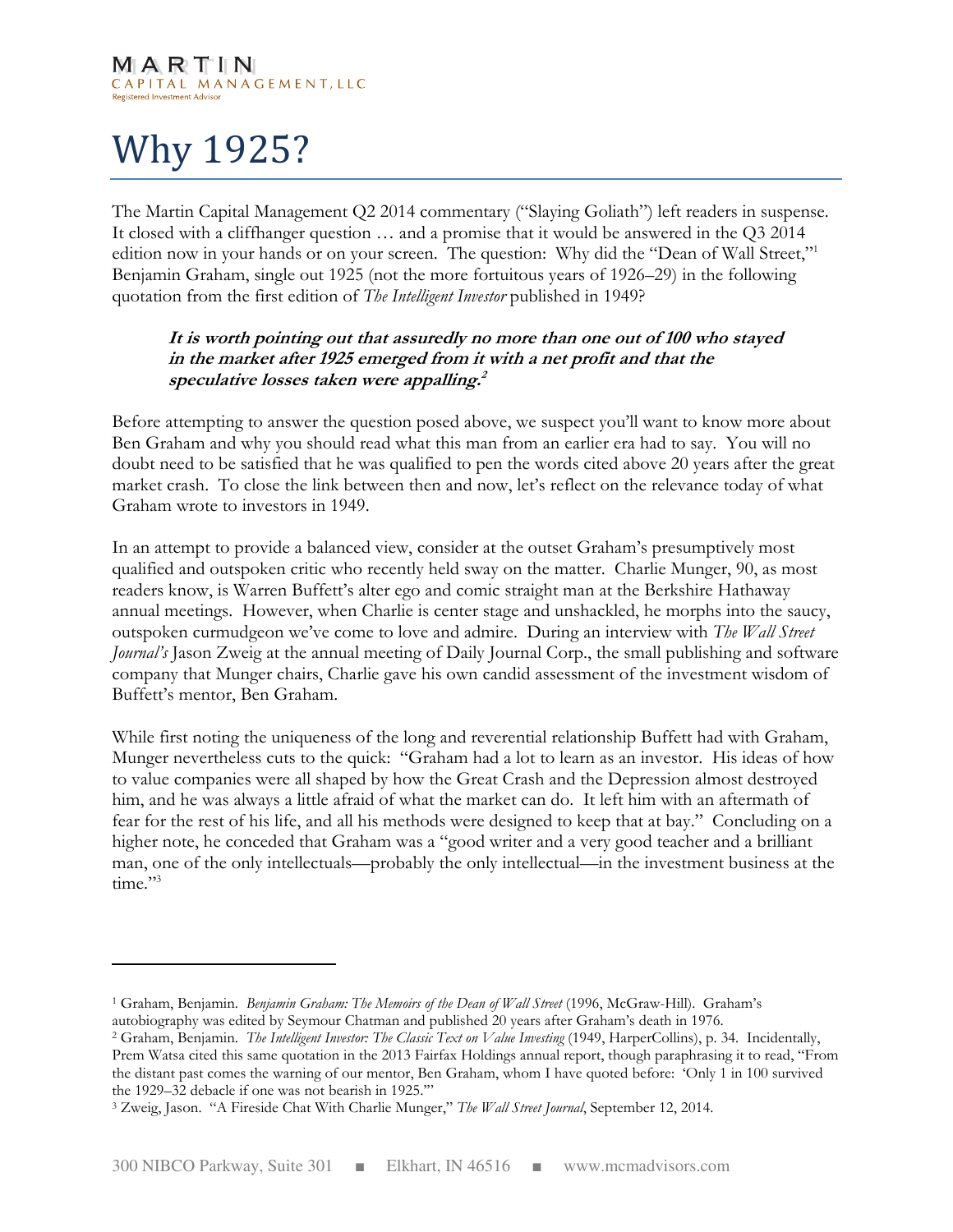#### MARTIN CAPITAL MANAGEMENT, LLC Registered Investment Adviso

My own once-removed view is a kinder and gentler variation on the Munger theme. I've studied the books for which Graham is most remembered:

- Security Analysis, from the relatively recent photographic reprint of the first edition published in 1934, my clear favorite, to the 1962 edition which was the text for a course by that name with which I was enthralled while a student at Northwestern.
- The Intelligent Investor (1949) and subsequent editions, including 1959, 1965, and 1973 (in which Graham had a hand) that went to print before his death in 1976.
- Benjamin Graham—The Memoirs of the Dean of Wall Street, published posthumously in 1996.

His books have arguably approached the status of modern classics. Such distinction speaks not only to the brilliance of his insights into the essential and transcendent nature of the difference between investment and speculation, but every bit as much to the predictably irrational and unpredictably cyclical behavior of the actors in the financial economy. From my early studies in the 1960s, I've always thought of Benjamin Graham as the archetypal financial philosopher, a thinker with few contemporary equals. An anomaly in our profession, it would be an insult to his memory to score his contributions merely in dollar terms.

There is little doubt that Graham's perspective, like all of ours, including that of Charlie Munger, was shaped by the times in which he lived. Born Benjamin Grossbaum in 1894, the precocious Graham graduated as salutatorian from Columbia University in 1915 after just 2½ years, with the further prestige of being invited to teach in three different departments: literature, philosophy, and mathematics. Instead, he left academia for Wall Street. With exquisite detail provided in his memoirs, Graham enjoyed notable success from 1915 to 1925, a time that included World War I and the depression of 1921.

To provide context, during the bull market of the 1920s, the Dow Jones Industrial Average had risen 144% from 1921 to 1925, but it was still only halfway up the mountain. The Dow continued its advance from 156 in 1925 to its peak at 381 in October 1929, another 144%, before its ignominious collapse of almost  $90\%$ , sinking to 41 by June 1932. Quoting from A Decade of Delusions:

At the quarter-century mark of 1925, the great bull market was under way, and Graham, then 31, developed what he later described as a "bad case of hubris." During an early-1929 conversation with business associate Bernard Baruch (about whom he disparagingly observed, "He had the vanity that attenuates the greatness of some men"), both agreed that the market had advanced to "inordinate heights, that the speculators had gone crazy, that respected investment bankers were indulging in inexcusable high jinks, and that the whole thing would have to end up one day in a major crash." Several years later he lamented, "What seems really strange now is that I could make a prediction of that kind in all seriousness, yet not have the sense to realize the dangers to which I continued to subject the Account's<sup>4</sup> capital." In mid-1929, the equity in the "Account" was a proud \$2,500,000; by the end of 1932, it had shrunk to a mere \$375,000. The dismay and apprehension Graham experienced during those three long years he summarized by saying:

<sup>4</sup> The Benjamin Graham joint account established on January 1, 1926.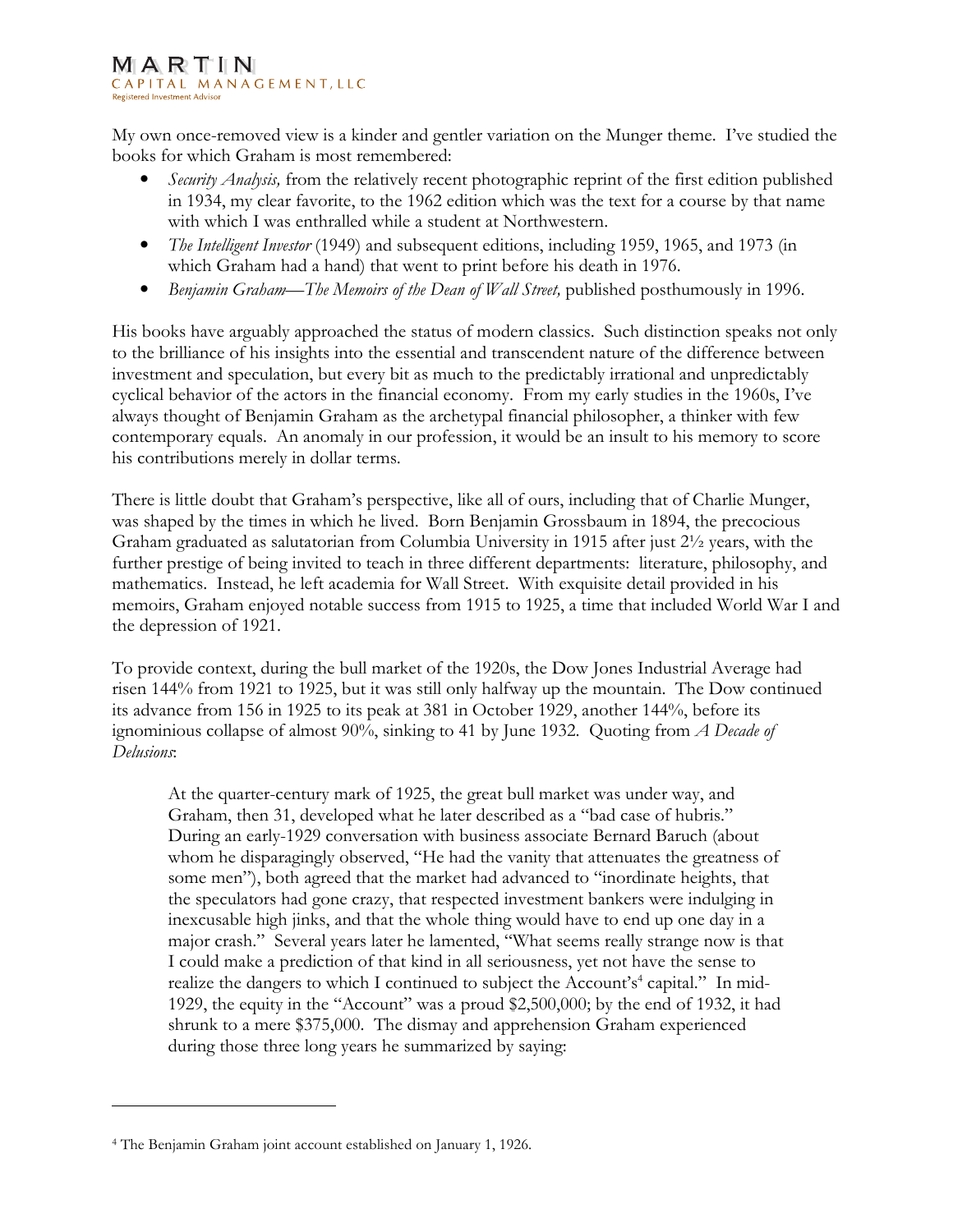l

The chief burden on my mind was not so much the actual shrinkage of my fortune as the lengthy attrition, the repeated disappointments after the tide had seemed to turn, the ultimate uncertainty about whether the Depression and the losses would ever come to an end. … Add to this the realization that I was responsible for the fortunes of many relatives and friends, that they were as apprehensive and distraught as I myself, and one may understand better the feeling of defeat and near-despair that almost overmastered me towards the end.<sup>5</sup>

As for Graham's investment acumen about which Charlie Munger spoke with faint praise at best, I would not be quite so harsh. Graham, it should be noted, did not ply his trade in the best of investment times. The Dow, excluding dividends,<sup>6</sup> advanced roughly fivefold during his 40-year career ending with his retirement in 1956. By stunning contrast, the Dow increased 35-fold after Charlie Munger joined Buffett in 1959. Moreover, to the outside observer it doesn't appear that Munger was ever traumatized by anything comparable to the disorienting "new era" whipsaw of 1927–33.

As best I can determine, Graham exhibited extraordinary brilliance, skill, and equanimity of temperament during unquestionably the most unsettling investment period in the 20th century. Writing the scholarly Security Analysis from 1932 to 1934 dispassionately and with remarkable lucidity, to say nothing of being almost "overmastered" in the midst of his own travails from 1930 to 1933, Graham's detachment appears superhuman. The trials imposed by the compressed carnage from September 2008 through March 2009 seem insignificant by comparison.

Make no mistake, though: A single investment is credited with cementing Graham's record. The Graham-Newman Corporation was launched in 1936. Twelve years later it committed 20% of its capital to buy 50% of GEICO for \$712,000 and Graham became chairman. By 1972 the value of the investment had grown to \$400 million. In Graham's own words: "In 1948, we made our GEICO investment and from then on, we seemed to be very brilliant people." For the record, Jason Zweig, one of the foremost authorities on Benjamin Graham, has noted that Graham broke several of his own rules with GEICO. Two of note include: Never put more than 5% of your money on one horse, and sell it once it no longer qualifies as a value investment.<sup>7</sup>

In a self-effacing postscript, Graham acknowledged—sort of—the role of serendipity:

Ironically enough, the aggregate of profits accruing from this single investment decision far exceeded the sum of all the others realized through 20 years of wideranging operations in the partners' specialized fields, involving much investigation, endless pondering, and countless individual decisions. Are there morals to this story of value to the intelligent investor? [One] is that one lucky break, or one supremely

<sup>&</sup>lt;sup>5</sup> Martin, Frank K., *A Decade of Delusions: From Speculative Contagion to the Great Recession* (2011, Wiley & Sons), pp. 13–14.

<sup>6</sup> Unlike today, dividends represented the bulk of long-term market returns in Graham's time. They averaged 5.6% during his career (1916–56) compared with an average of less than 2% since 1995.

<sup>7</sup> Graham closed the Graham-Newman Corporation in 1956 when he retired. It is assumed that the corporation's investment in GEICO was distributed in kind.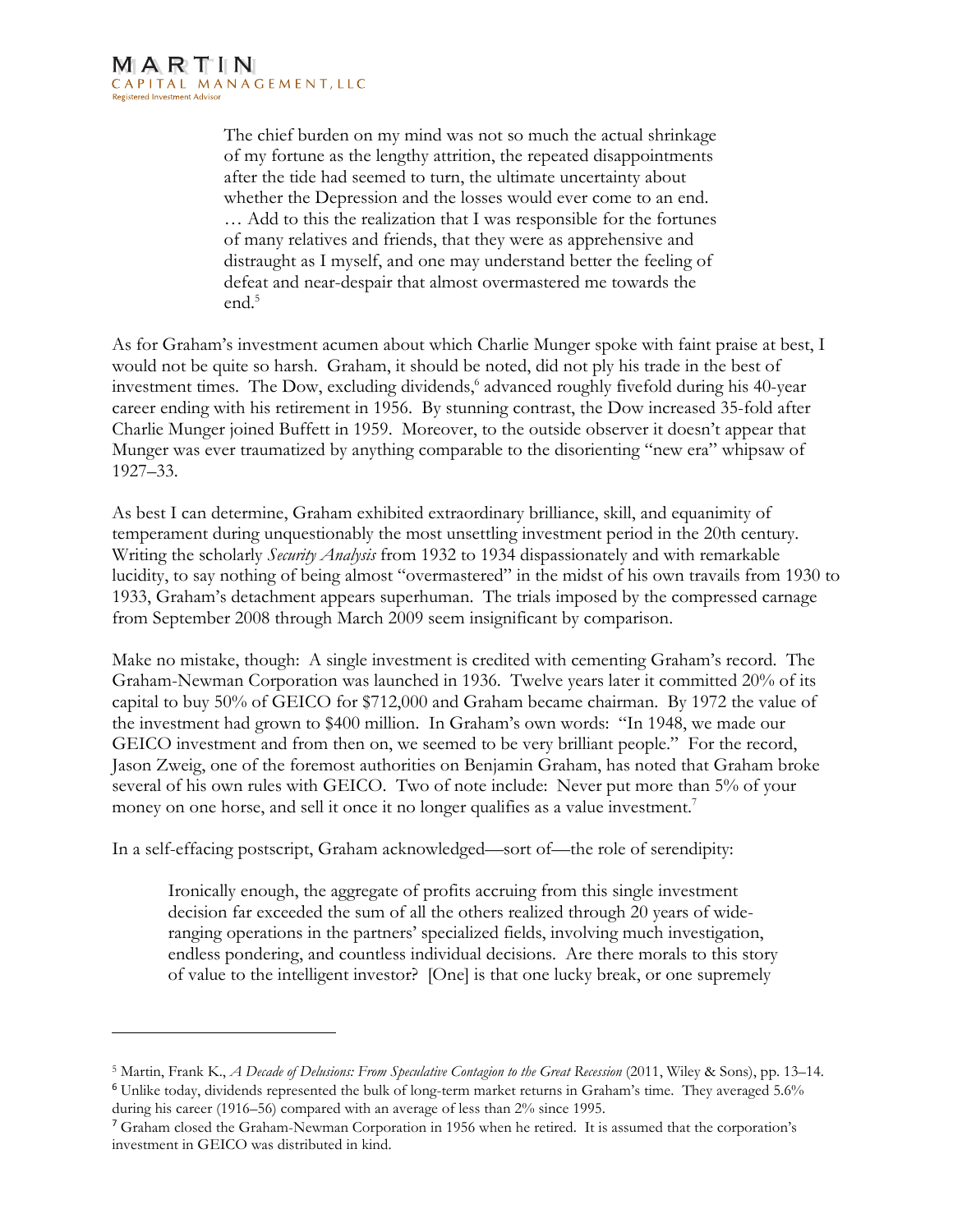shrewd decision—can we tell them apart?—may count for more than a lifetime of journeyman efforts.<sup>8</sup>

Yet the GEICO saga would be irresponsibly incomplete if we were to stop there. In the mid-1970s, the company ran into serious financial problems, the result of extremely rapid growth combined with new and onerous government regulations, such as no-fault insurance requirements. From the summit of success to the dregs of disgrace, the stock plunged from a high of \$61 per share in 1972 to a paltry \$2 per share in 1976, unceremoniously the year Graham died. I don't know when Graham or his heirs sold their GEICO shares. That matter notwithstanding, the rest of the story, at least to date, can be found at the conclusion of this commentary.

With that hopefully credible historical profile of Graham as preamble, we return to the original question: Why, in the first edition of *The Intelligent Investor* (1949), did Graham determine 1925 as the point in the 1921–29 bull market when the intelligent investor had to step away from the fray in order to avoid being sucked into the black hole of the 1929 market collapse? To begin, Graham identifies the largely emotion-driven dilemma investors faced then (and quite likely today):

Many conservative investors actually sold out their stocks in 1925 or 1926, believing the market was too high. Probably the majority of them were later so carried away by the market's insistent advance as to blame themselves for a foolish blunder in selling, and therefore returned to the buying site at much higher levels. Similarly, many of those who bought in the declining market after 1929 were demoralized by its subsequent fall to completely unexpected depths. These fluctuations, of course, were unique in their amplitude, but even in more normal markets the typical investor feels uncomfortable when he buys too soon and unhappy when he sells too soon. Yet to be a true practitioner of the buy-low-sell-high rule he must be entirely ready to do both.<sup>9</sup>

Perhaps Graham concluded that 1925 was the inflection year when investment conspicuously morphed into speculation, when prudence succumbed to the fascination of markets' self-reinforcing positive feedback loops, where advancing prices begat ever-higher prices (even as they departed further from the flagging growth in intrinsic value). For the reader's edification, the 10-year real moving average of S&P earnings, which peaked around \$30 during World War I, fell to less than \$5 in the depths of the short-lived depression in 1921. <sup>10</sup> Recovering with the economy to \$16 by 1925, earnings flatlined at that level until decimated by the Great Depression.

Additionally, in the archives<sup>11</sup> one finds that, for the first time in the 1920s, broker's loans (funds borrowed to purchase stocks on "margin") spiked in 1925, eclipsed only by 1928 (calendar 1929 would've been included were it not for balances collapsing concurrent with the market in the fourth quarter). Equally telling, until late 1924 the New York City banks made the majority of broker's loans. As other financial institutions across the country were discovering the font of easy money,

<sup>&</sup>lt;sup>8</sup> Graham, Benjamin, The Intelligent Investor, 4th revised edition (2006, Collins Business Essentials), Postscript, p. 533.

<sup>&</sup>lt;sup>9</sup> Graham, Benjamin, *The Intelligent Investor* (1949, HarperCollins) pp. 33–34.

<sup>&</sup>lt;sup>10</sup> For those interested in learning more about this topic, please see the text box at the end of this commentary regarding Jim Grant's forthcoming book, The Forgotten Depression-1921: The Crash That Cured Itself.

<sup>11</sup> http://www.thebhc.org/publications/BEHprint/v017/p0129-p0142.pdf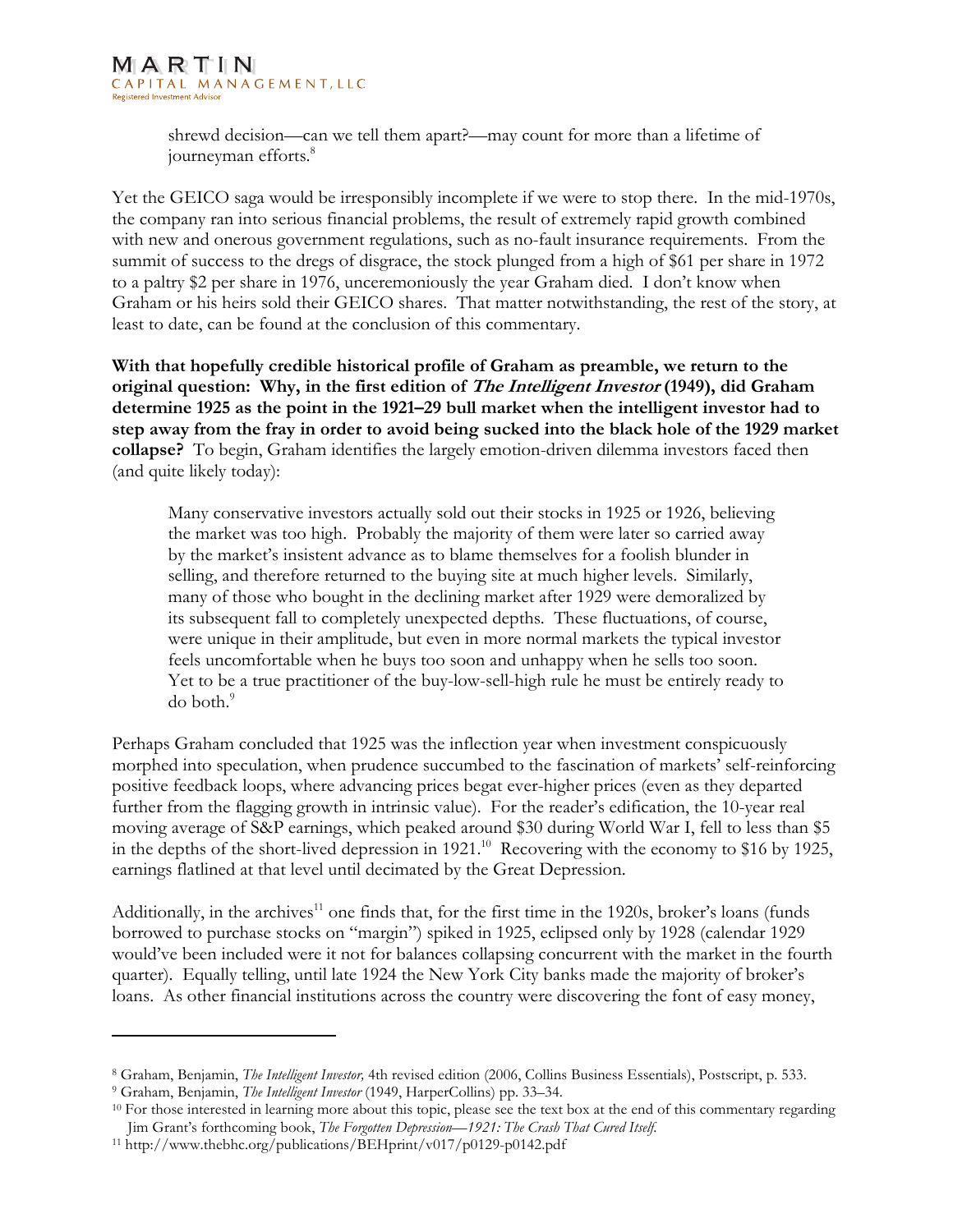#### MARTIN CAPITAL MANAGEMENT, LLC Registered Investment Adviso

the New York City banks' market share began to drop precipitously beginning in 1925, reaching a low of 13% in the quarter preceding the collapse.

Graham, the philosopher and the teacher, was more circumspect as he wrote in 1949:

A more basic kind of psychological problem, however, is inherent in the simple maxim of buying in low and selling in high markets. The practice might be easy if the market were something impersonal. Actually it is people generally who make high and low markets, because they are optimistic (and greedy) in high markets and pessimistic (and disgusted) in low markets. How can you—the general reader representing the public at large—be expected to act otherwise than the public acts? Does not this mean that you are doomed, by some laws of logic, to buy when you should be selling and to sell when you should be buying?

This point is vital. The investor cannot enter the arena of the stock market with any real hope of success unless he is armed with mental weapons that distinguish him in kind—not in a fancied superior *degree*—from the trading public ... But, if the investor intends to buy and sell recurrently, his weapons must be a frame of mind and a principle of action which are basically different from those of the trader and the speculator. He must deal in values, not in price movements. He must be relatively immune to optimism or pessimism and impervious to business or stock market forecasts. In a word, he must be psychologically prepared to be a true investor and not a speculator masquerading as an investor. If he can meet this test, he will be a member not of the public at large but of a specialized and self-disciplined group.<sup>12</sup>

Graham did not overlook another conundrum investors faced at the time:

Duration or frequency of the [market] swings has changed considerably since 1921. This is an added obstacle to the pleasing prospect of investing regularly in low markets and selling out in high ones … Between 1899 and 1921 the market made five definable highs and lows, averaging about four years. Since then there have been only two clear-cut swings and the intervals between the low points have been 11 years and 10 years, respectively. An investor nowadays is likely to grow uneasy and impatient while waiting for his cyclical buying opportunity to reappear. In the meantime, also, his funds will bring him no interest in the bank or only a negligible rate if placed in short-term securities. Thus he can lose more money in dividends forgone than he can ever gain from buying at eventual low levels.<sup>13</sup>

Since the average dividend yield from common stocks was 6% during those 50 years—and constituted much of the total return from common stocks—being out of the market was indeed costly. With dividend yields averaging less than 2% since 1995, the opportunity cost expressed in dividends forgone is noticeably less and thus the cost of patience today is far less onerous than it was for investors of that earlier era.

As to the second question posed at the outset, of what relevance is 1925 for us today? As evidenced by MCM portfolio management decisions implemented in April 2010—after the market

<sup>&</sup>lt;sup>12</sup> Graham, Benjamin, *The Intelligent Investor* (1949, HarperCollins) pp. 33–34.

<sup>13</sup> Graham, ibid., p. 35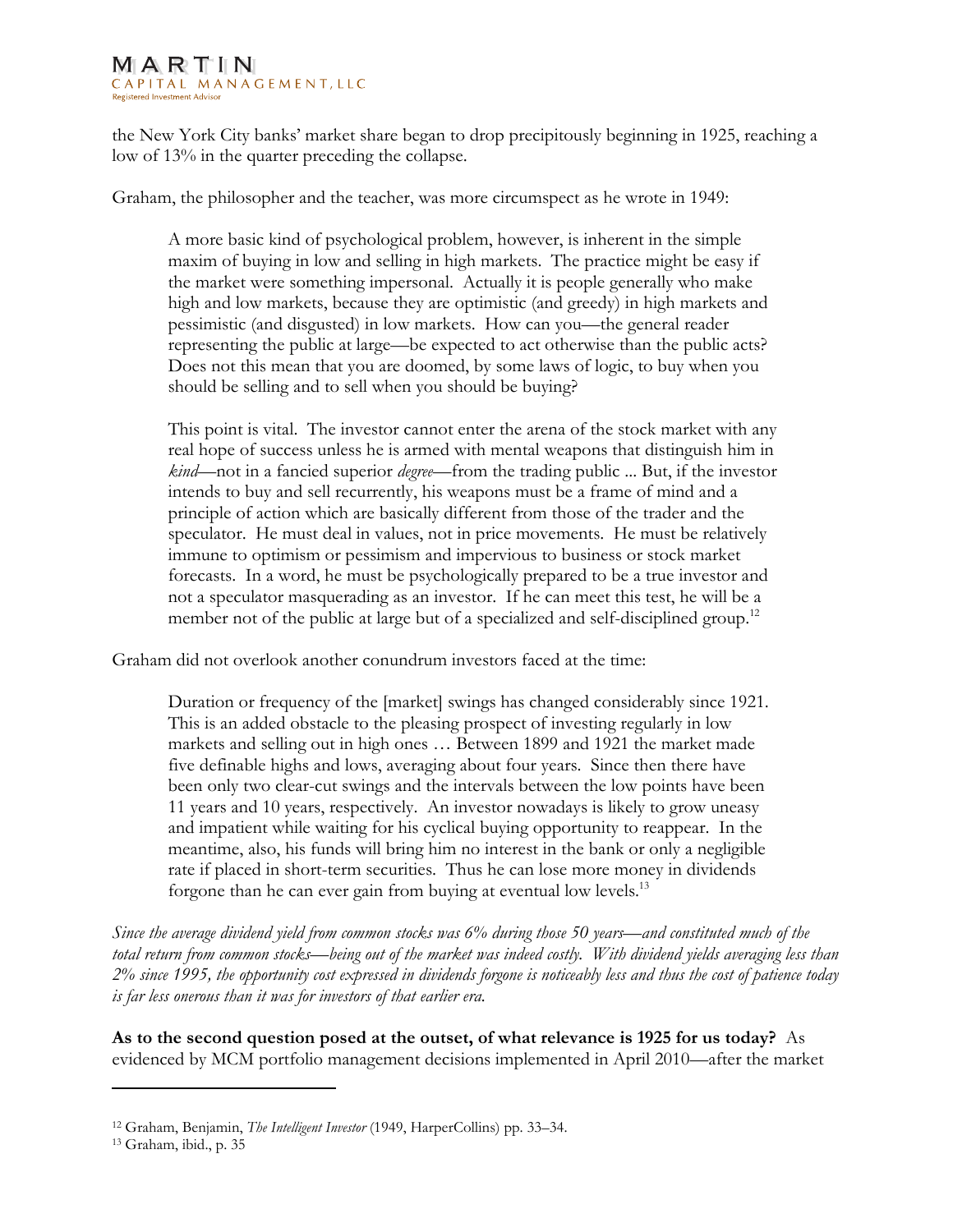#### MARTIN CAPITAL MANAGEMENT, LLC **Registered Investment Advisor**

 $\overline{a}$ 

had risen 61% from early 2009<sup>14</sup>—I believe there is a possibility, however remote, that 2010 may be remembered as our generation's 1925. The probability and timing of rare and anomalous events are not calculable; the consequences are somewhat more knowable. Accordingly, in order to make decisions that do not result in destruction of wealth, one must focus on outcomes and not the unknowable probabilities. This is the central idea behind coping with uncertainty, and much of our firm's decision making is based on it. In a lifetime filled with yet unrevealed opportunities, one might end up missing them all because of one colossal, wealth-destroying failure. That certainly is the legacy of 1925.

When the Federal Reserve launched QE2 late in 2010—an action I did not anticipate, having assumed the Fed was neither that desperate nor that irresponsible<sup>15</sup>—the uncoupling of the prices of risk assets from underlying values accelerated, similar to the post-1925 market environment about which Benjamin Graham wrote. While the markets in risk assets ascended on cue (or one might say, "on QE2"), other vital parts of the economy have not responded as expected by central planners, including GDP, net employment (i.e., labor force participation rate), and financial stability – all presumed to be primary beneficiaries of experimental macro policies.

Unlike the "Roaring Twenties," and all that era symbolizes, the 67% rise to recent highs in the S&P 500 since the spring of 2010 has been, at least at the lay-investor level, need-based rather than greedbased, as the Fed effectively closed the door on any and all safe-harbor alternatives. The need was exacerbated because what was already an acute problem before the crisis of 2007–09—that the share of national income earned by the bottom 90% fell to 25%, an extreme of income inequality reached only once before, in 1928—has subsequently become a crisis.<sup>16</sup> In an economy where 70% of spending comes from consumers, is it logical to expect the top 10% to spend us back to prosperity?

No one can forecast the timing or circumstances that may sooner or later result, amidst the ashes, in the greatest investment opportunity of our lifetime. As much an admonition to those of us who present ourselves as investment managers as to those who aspire to be prudent stewards of their own capital, the following quotation from A Decade of Delusions is offered to those readers who, as Graham would sympathize, are understandably both weary … and wary. I note with a sense of foreboding that no more than one in 100 will give credence today to what Graham wrote below in 1934. Were such forward-thinking wisdom widely embraced, little purpose would be served by including it here:

<sup>14</sup> From the end of February 2009 through April 2010, MCM equities were up 154%. The S&P 500 Index during the same time period rose 61%.

<sup>15</sup> It appears others were equally shocked. In an open letter to Ben Bernanke (http://www.hoover.org/research/openletter-ben-bernanke) on November 15, 2010—less than two weeks after QE2 was announced—a group of prominent, nonconformist, forward-thinking economists, investors, and political strategists did not equivocate. Stating that QE2 was neither necessary nor advisable, they concluded that it should be reconsidered and discontinued. They argued that it could lead to currency debasement and inflation and that it would not achieve the Fed's goal of promoting employment. They disagreed that inflation needed to be pushed higher and worried that another round of asset purchases, with interest rates still near zero over a year into the recovery, would distort financial markets and greatly complicate future Fed efforts to normalize monetary policy. The Fed responded, stating it was "confident that it has the tools to unwind these policies at the appropriate time." As regards all of the above, see MCM 2013 Annual Report, p. 10: "The Folly of Forecasting." All signatories recently surveyed—now four years later—say they still feel the same way: (http://www.bloomberg.com/news/2014-10-02/fed-critics-say-10-letter-warning-inflation-still-right.html).

<sup>&</sup>lt;sup>16</sup> Piketty, Thomas. *Capital in the Twenty-First Century* (Bellknap Press, 2014), p. 297.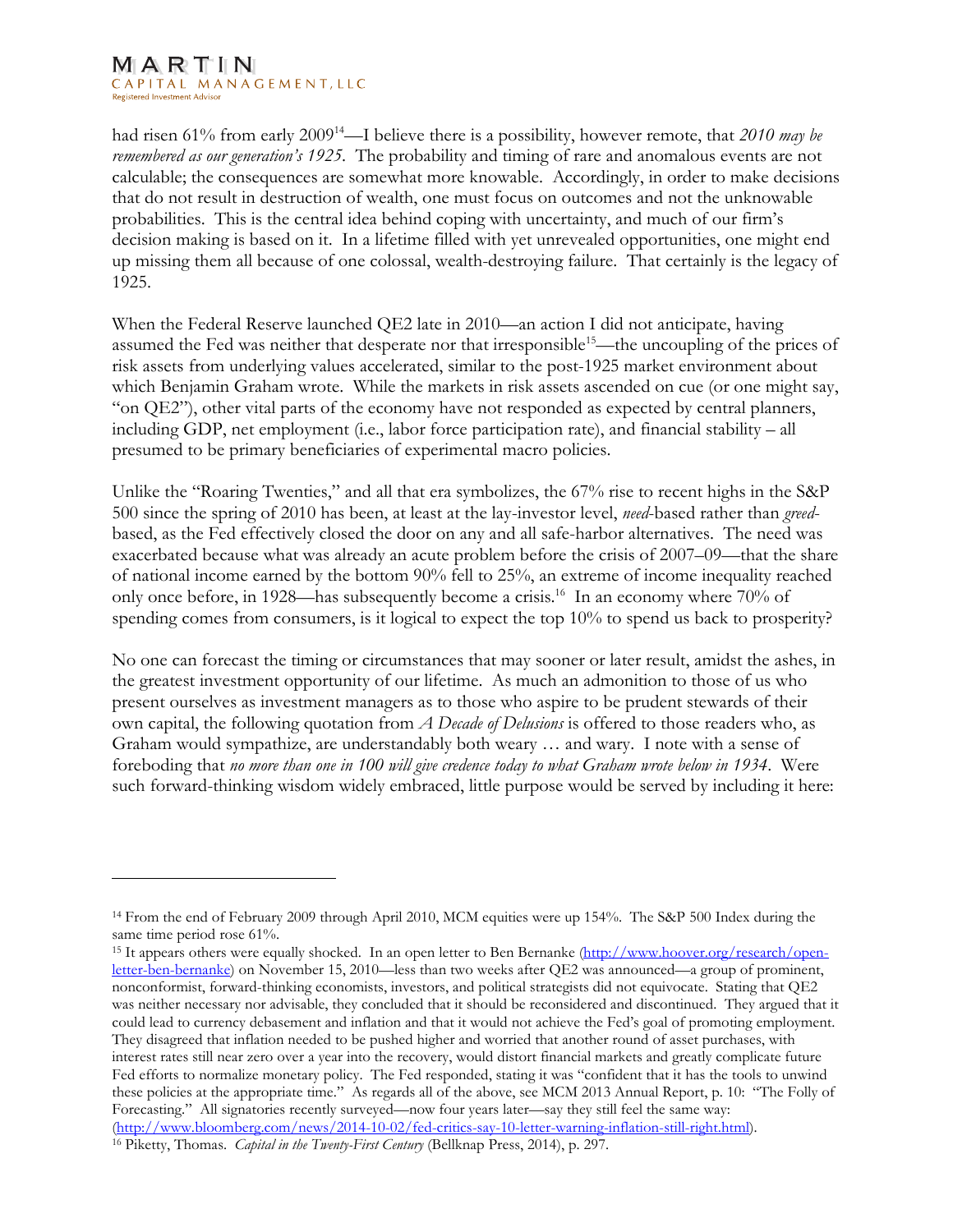## The Rise and Fall of Security Analysis

In the introduction to the scope and limitations of security analysis, Graham described the preceding three decades as a period during which its prestige experienced both a "brilliant rise and an ignominious fall":

But the "new era" commencing in 1927 involved at bottom the abandonment of the analytical approach; and while emphasis was still seemingly placed on facts and figures, these were manipulated by a sort of pseudo-analysis to support the delusions of the period. The market collapse in October 1929 was no surprise to such analysts as had kept their heads, but the extent of the business collapse which later developed, with its devastating effects on established earning power, again threw their calculations out of gear. [Italics added.] Hence the ultimate result was that serious analysis suffered a double discrediting: the first—prior to the crash—due to the persistence of imaginary values, and the second—after the crash—due to the disappearance of real values.<sup>17</sup>

Since Graham's voice can no longer be heard, it is incumbent upon those of us who fancy ourselves at least somewhat philosophical to write as he might have written were he alive today—and to practice our trade as if he were looking over our shoulders.

Frank K. Martin, CFA October 2014

<sup>17</sup> Martin, ibid., pp. 14–15.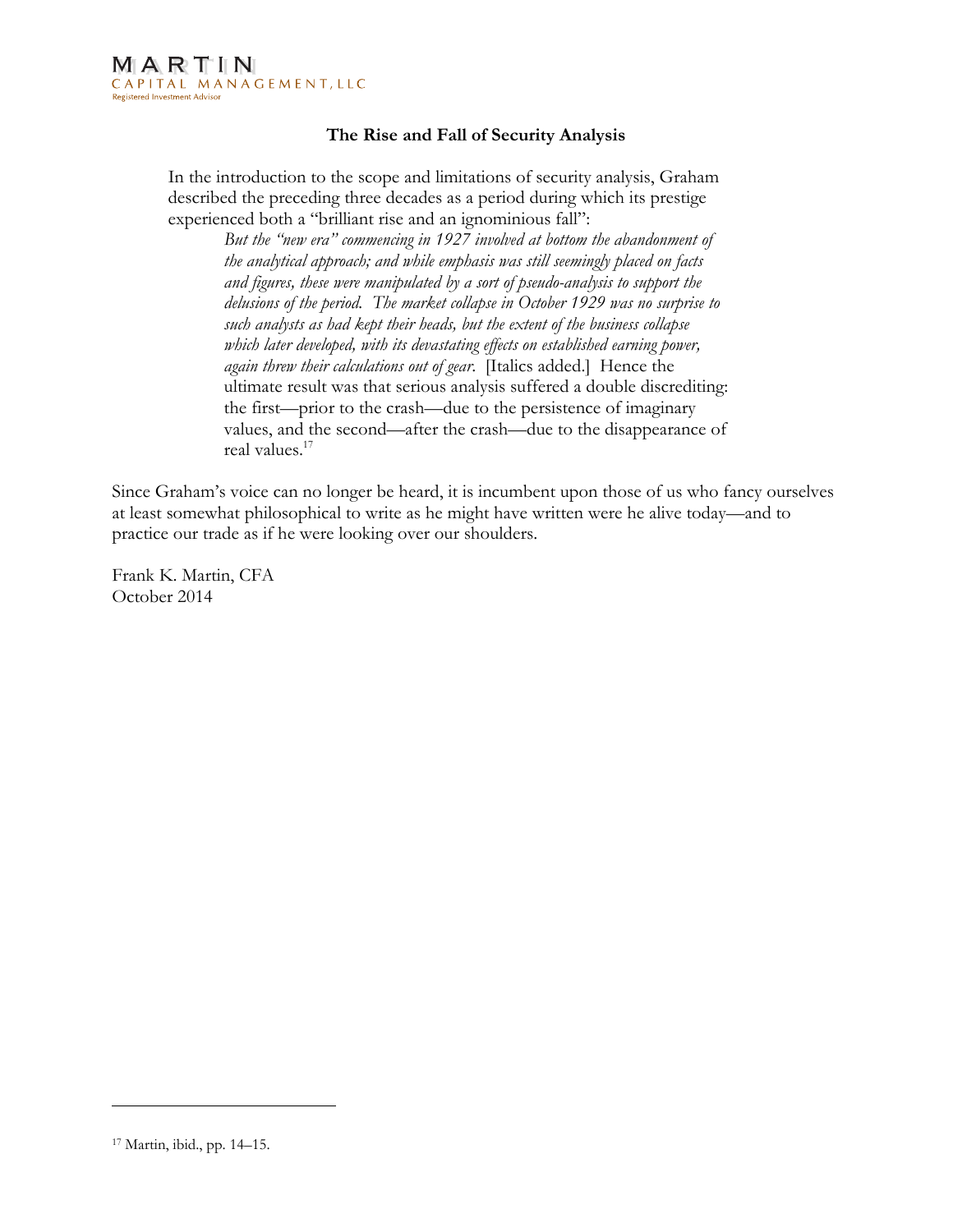# GEICO: The Rest of the Story …

the Columbia Business School. The prodigious intellectual capacity of Buffett's instructor and mentor at Columbia allowed Graham to be both practitioner and professor, having returned in 1928 to teach at his alma mater. It was in that setting that he and David Dodd wrote Security Analysis in the depths of the Great Depression. Warren Buffett was introduced to GEICO in 1950 while he was Benjamin Graham's student at

the early 1970s, though he was not then an investor. Presented with a distressed company that he thought he could help turn around, Buffett and his company, Berkshire Hathaway, began buying shares at a little over \$2/share. In just one year, GEICO returned to profitability. Due to his relationship with Ben Graham, Buffett was already on GEICO's board of directors in

remaining 49% of it in 1995 for \$2.3 billion. Since GEICO is no longer a publicly traded company, it is not possible to determine Buffett's exact gain, though it can be approximated. One investment manager whom I respect estimates the market value of GEICO at \$14 billion versus Buffett's all-in cost basis of \$2.4 billion for a gain of \$11.6 billion, an annual compounded rate of return from 1995 of  $9.2\%$ . Through the years, Buffett steadily increased Berkshire's stake in GEICO, until he bought the

surprising, chapters yet to come in the GEICO book. With change being the only constant in life, there are no doubt more fascinating, and possibly